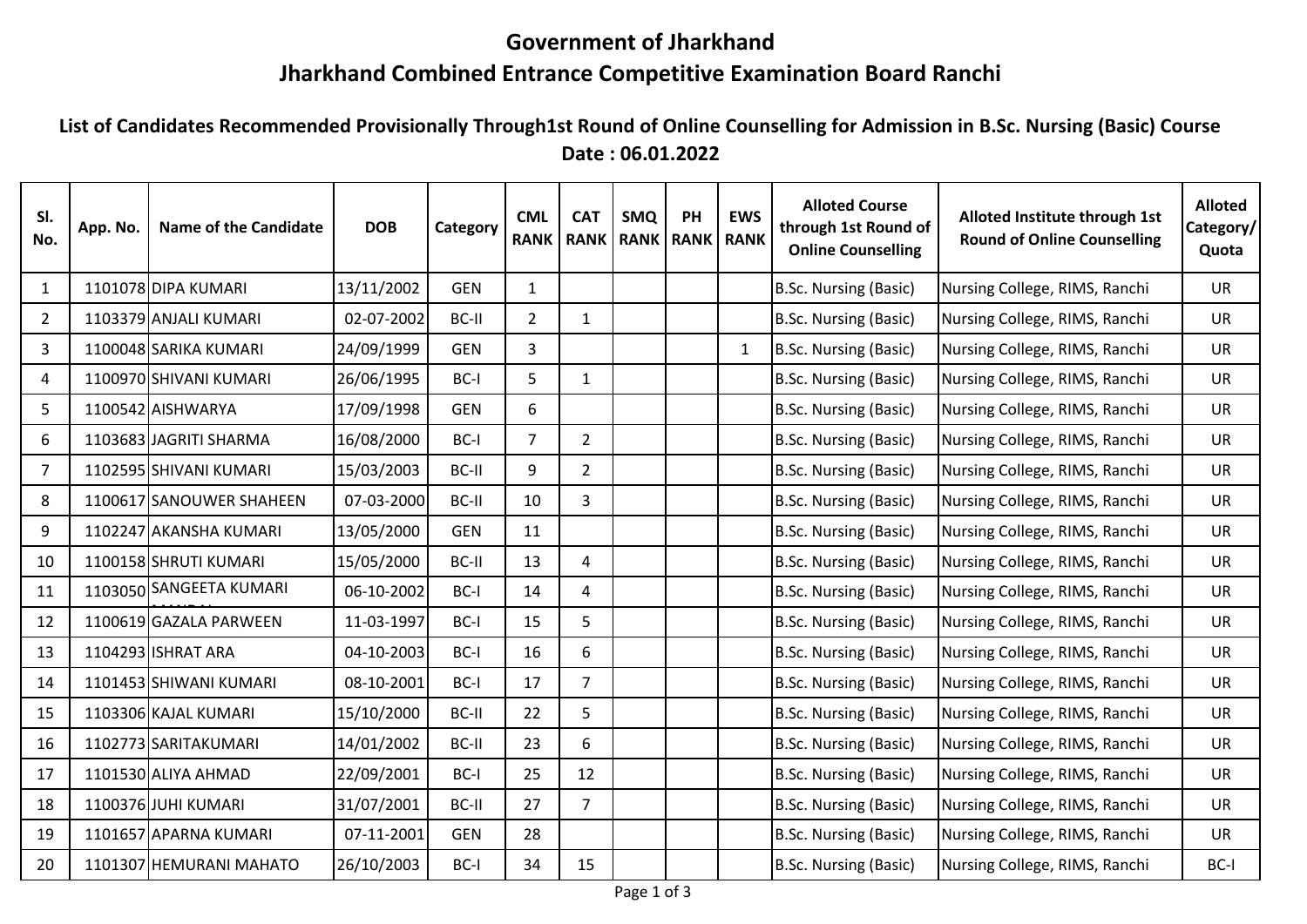| SI.<br>No. | App. No. | <b>Name of the Candidate</b> | <b>DOB</b> | Category   | <b>CML</b><br><b>RANK</b> | <b>CAT</b><br><b>RANK</b> | <b>SMQ</b>  | <b>PH</b><br><b>RANK   RANK   RANK</b> | <b>EWS</b>     | <b>Alloted Course</b><br>through 1st Round of<br><b>Online Counselling</b> | Alloted Institute through 1st<br><b>Round of Online Counselling</b> | <b>Alloted</b><br>Category/<br>Quota |
|------------|----------|------------------------------|------------|------------|---------------------------|---------------------------|-------------|----------------------------------------|----------------|----------------------------------------------------------------------------|---------------------------------------------------------------------|--------------------------------------|
| 21         |          | 1100512 SWATI PRIYA          | 02-07-1992 | SC         | 37                        | $\overline{2}$            |             |                                        |                | B.Sc. Nursing (Basic)                                                      | Nursing College, RIMS, Ranchi                                       | <b>SC</b>                            |
| 22         |          | 1100916 ANGEL NEHA KERKETTA  | 19/10/1999 | <b>ST</b>  | 38                        | $\overline{2}$            |             |                                        |                | B.Sc. Nursing (Basic)                                                      | Nursing College, RIMS, Ranchi                                       | <b>ST</b>                            |
| 23         |          | 1103576 RUPA KUMARI          | 02-10-2002 | <b>GEN</b> | 39                        |                           |             |                                        | 3              | B.Sc. Nursing (Basic)                                                      | Nursing College, RIMS, Ranchi                                       | <b>EWS</b>                           |
| 24         |          | 1103988 TANNU PRIYA          | 02-04-2001 | <b>GEN</b> | 43                        |                           |             |                                        | 4              | B.Sc. Nursing (Basic)                                                      | Nursing College, RIMS, Ranchi                                       | <b>EWS</b>                           |
| 25         |          | 1102789 KUMARI VANDANA       | 08-02-2001 | BC-I       | 47                        | 20                        |             |                                        |                | B.Sc. Nursing (Basic)                                                      | Nursing College, RIMS, Ranchi                                       | BC-I                                 |
| 26         |          | 1102791 SUMAN KUMARI         | 02-10-2000 | SC         | 52                        | 3                         |             |                                        |                | B.Sc. Nursing (Basic)                                                      | Nursing College, RIMS, Ranchi                                       | <b>SC</b>                            |
| 27         |          | 1102147 PRAKRITI AREKH       | 12-08-1999 | BC-I       | 60                        | 25                        |             |                                        |                | B.Sc. Nursing (Basic)                                                      | Nursing College, RIMS, Ranchi                                       | BC-I                                 |
| 28         |          | 1102694 ANULATA KUMARI       | 19/02/2000 | BC-II      | 65                        | 12                        |             |                                        |                | B.Sc. Nursing (Basic)                                                      | Nursing College, RIMS, Ranchi                                       | BC-II                                |
| 29         |          | 1101857 SWATI PRIYA KUMARI   | 18/08/2002 | BC-I       | 68                        | 31                        |             |                                        |                | B.Sc. Nursing (Basic)                                                      | Nursing College, RIMS, Ranchi                                       | BC-I                                 |
| 30         |          | 1102305 LAXMI KISKU          | 28/08/2000 | <b>ST</b>  | 69                        | 4                         |             |                                        |                | B.Sc. Nursing (Basic)                                                      | Nursing College, RIMS, Ranchi                                       | <b>ST</b>                            |
| 31         |          | 1100995 KUMARI SAPNA RANI    | 21/04/2002 | <b>GEN</b> | 77                        |                           |             |                                        | 6              | B.Sc. Nursing (Basic)                                                      | Nursing College, RIMS, Ranchi                                       | EWS                                  |
| 32         |          | 1101131 KAJAL KACHHAP        | 09-07-1997 | <b>ST</b>  | 85                        | 6                         |             |                                        |                | B.Sc. Nursing (Basic)                                                      | Nursing College, RIMS, Ranchi                                       | <b>ST</b>                            |
| 33         |          | 1100833 ANJALI HEMBROM       | 24/04/2001 | <b>ST</b>  | 87                        | $\overline{7}$            |             |                                        |                | B.Sc. Nursing (Basic)                                                      | Nursing College, RIMS, Ranchi                                       | <b>ST</b>                            |
| 34         |          | 1101707 SRISHTY ANAND        | 24/04/2003 | SC         | 91                        | 4                         |             |                                        |                | B.Sc. Nursing (Basic)                                                      | Nursing College, RIMS, Ranchi                                       | SC                                   |
| 35         |          | 1103790 RITIKA KUMARI        | 02-11-2003 | <b>ST</b>  | 96                        | 8                         |             |                                        |                | B.Sc. Nursing (Basic)                                                      | Nursing College, RIMS, Ranchi                                       | <b>ST</b>                            |
| 36         |          | 1102428 ARCHANA KUMARI       | 03-10-1999 | SC         | 97                        | 5                         |             |                                        |                | B.Sc. Nursing (Basic)                                                      | Nursing College, RIMS, Ranchi                                       | <b>SC</b>                            |
| 37         |          | 1100835 SOMNA MAJHI          | 06-08-1999 | <b>SC</b>  | 98                        | 6                         |             |                                        |                | B.Sc. Nursing (Basic)                                                      | Nursing College, RIMS, Ranchi                                       | <b>SC</b>                            |
| 38         |          | 1102584 TRESHA KUMARI        | 19/02/2003 | BC-II      | 101                       | 20                        |             |                                        |                | B.Sc. Nursing (Basic)                                                      | Nursing College, RIMS, Ranchi                                       | BC-II                                |
| 39         |          | 1104224 KAJAL KUMARI         | 05-07-1997 | <b>GEN</b> | 102                       |                           |             |                                        | $\overline{7}$ | B.Sc. Nursing (Basic)                                                      | Nursing College, RIMS, Ranchi                                       | <b>EWS</b>                           |
| 40         |          | 1100610 PRATIMA LAKRA        | 01-05-1997 | <b>ST</b>  | 110                       | 10                        |             |                                        |                | B.Sc. Nursing (Basic)                                                      | Nursing College, RIMS, Ranchi                                       | <b>ST</b>                            |
| 41         |          | 1101158 ARADHANA MINZ        | 19/09/2004 | <b>ST</b>  | 111                       | 11                        |             |                                        |                | B.Sc. Nursing (Basic)                                                      | Nursing College, RIMS, Ranchi                                       | <b>ST</b>                            |
| 42         |          | 1102449 MONONEETA            | 03-11-2003 | <b>GEN</b> | 139                       |                           |             |                                        | 9              | B.Sc. Nursing (Basic)                                                      | Nursing College, RIMS, Ranchi                                       | EWS                                  |
| 43         |          | 1102191 RESHMI PURTI         | 10-03-1999 | <b>ST</b>  | 141                       | 12                        |             |                                        |                | B.Sc. Nursing (Basic)                                                      | Nursing College, RIMS, Ranchi                                       | <b>ST</b>                            |
| 44         |          | 1102567 NUTAN MINJ           | 21/05/2002 | <b>ST</b>  | 142                       | 13                        |             |                                        |                | B.Sc. Nursing (Basic)                                                      | Nursing College, RIMS, Ranchi                                       | <b>ST</b>                            |
| 45         |          | 1103401 ANSHU PREETI KUJUR   | 05-12-2003 | <b>ST</b>  | 150                       | 15                        |             |                                        |                | B.Sc. Nursing (Basic)                                                      | Nursing College, RIMS, Ranchi                                       | <b>ST</b>                            |
| 46         |          | 1101736 MINU JYOTI HANSDA    | 29/06/2001 | <b>ST</b>  | 162                       | 16                        | Page 2 of 3 |                                        |                | B.Sc. Nursing (Basic)                                                      | Nursing College, RIMS, Ranchi                                       | <b>ST</b>                            |